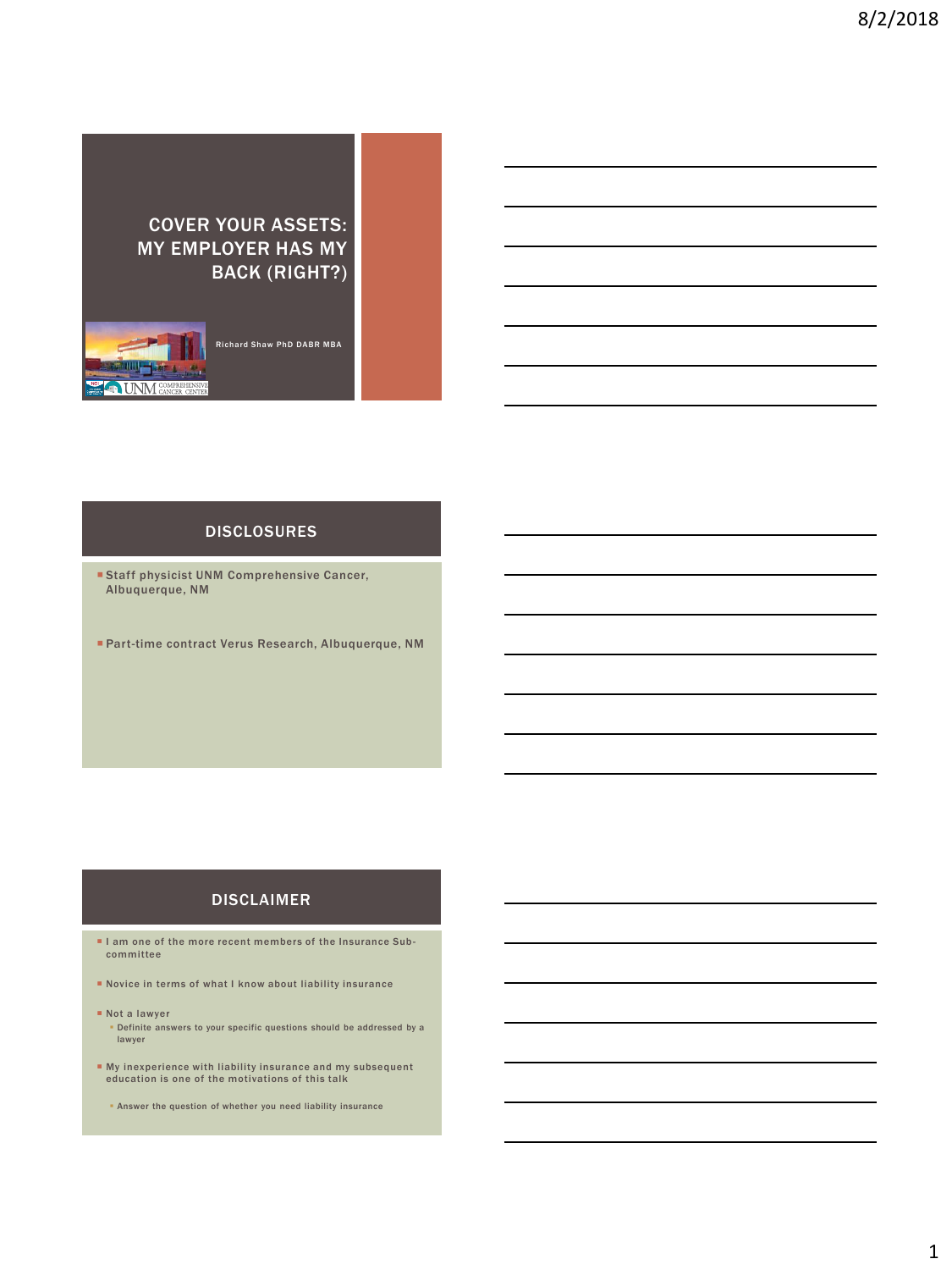# **OUTLINE**

- **Outline**
- 1. Introduction
- 2. Strategies on how to answer these questions for yourself
- 3. Case example of University of New Mexico
- 4. Guidance on whether to report errors
- 5. Conclusion

### ROLE OF MEDICAL PHYSICIST



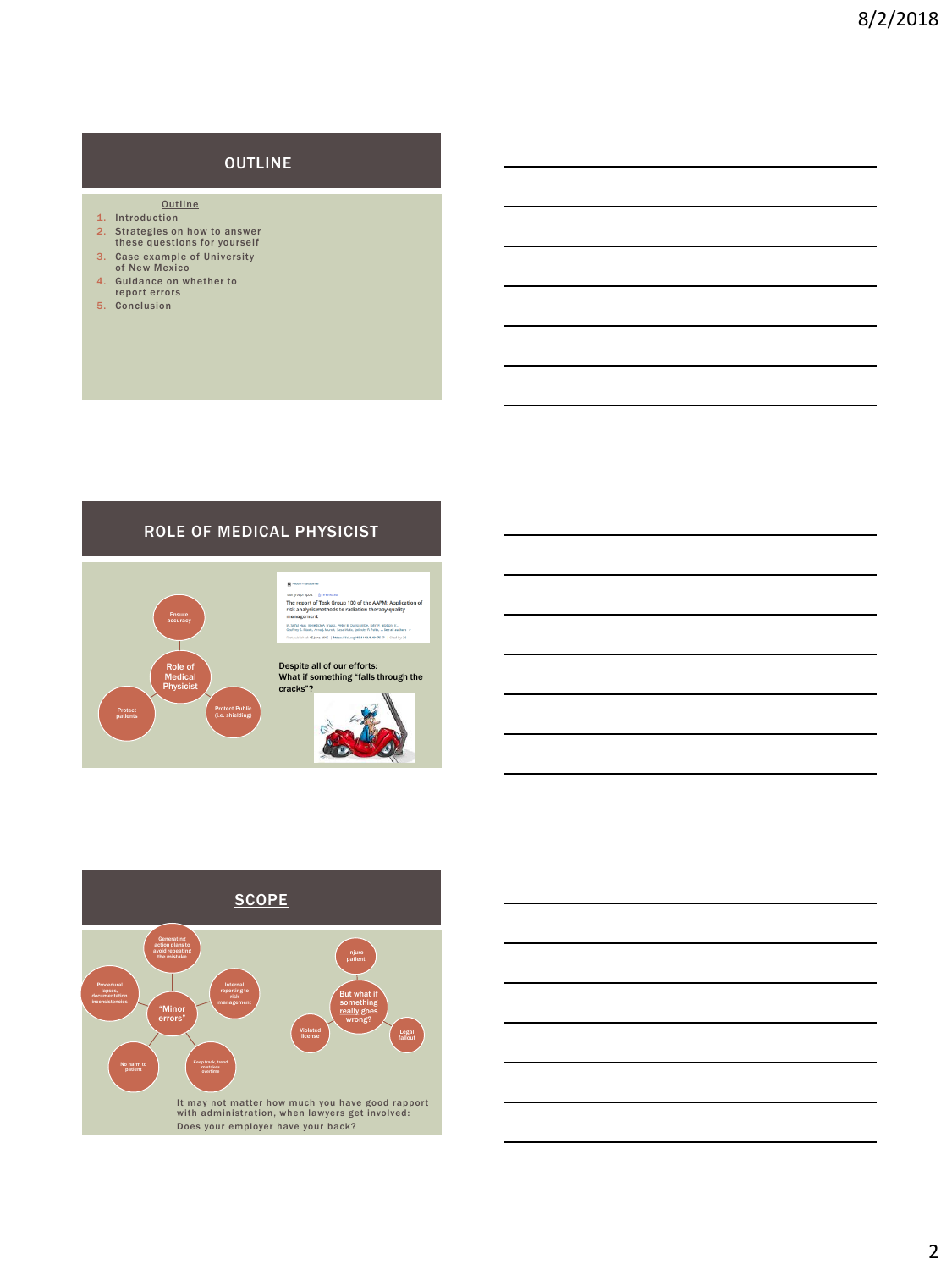#### STRATEGIES ON HOW TO KNOW YOU NEED PERSONAL LIABILITY INSURANCE

**Outline** 1. Introduction

- 
- 
- 2. Strategies on how to answer these<br>questions for yourself<br>3. Example: University of New Mexico<br>4. Guidance on whether to report errors
- Conclu

#### WHAT IS MEDICAL LIABILITY (OR MALPRACTICE) INSURANCE?

- **Protects health care professionals from liability associated** with wrongful practices resulting in bodily injury, includes:
	- Medical expenses: bodily injury, mental anguish
	- Property damage ▪ Legal defense cost
	-
- The complexity involved in discovering negligence results in a higher percentage of premium dollars going toward defense and cost containment expenses.
- **Insurers spend substantial funds investigating and defending** claims where there is an adverse patient outcome not resulting from negligence.

#### SO WHAT IF SOMETHING GOES WRONG?

- **Time to answer these questions is** before you need to.
- **Think about what will happen sooner** rather than later, don't let the opportunity to protect yourself pass you by



a medical physicist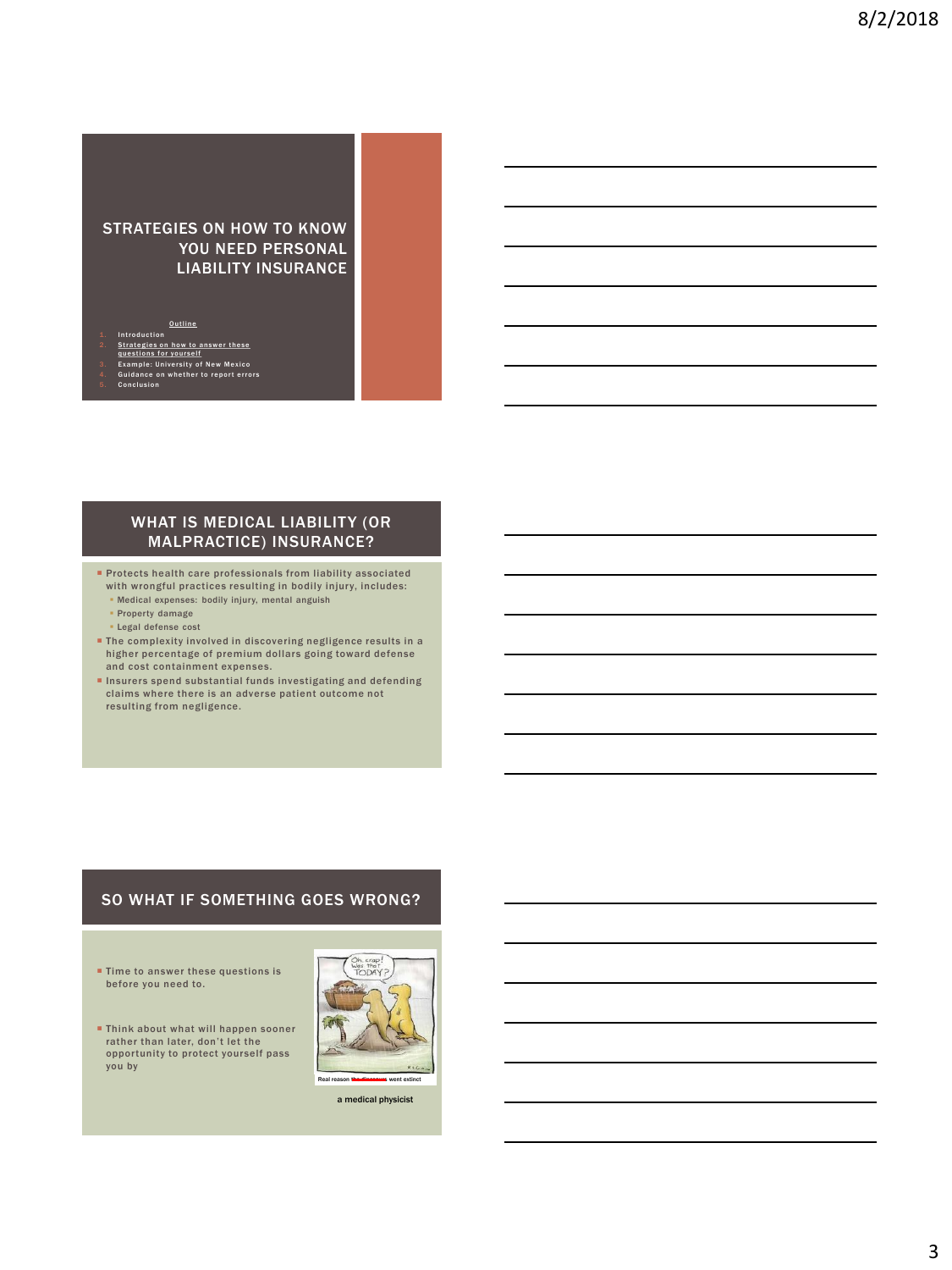### DO I NEED INSURANCE?

- Coverages usually assumes:
	- You are acting within the scope of your job
	- You are not doing anything criminal
	- Won't cover 'moonlighting'



- Medical Physicists may be a tempting target ▪ Victims of our own success
	- **Because we well compensated for our services**
	- **. Our errors could have broad impact**
- What you need in terms of coverage depends on the type of employment.

#### TYPES OF EMPLOYMENT RELATIONSHIPS

- **Independent consulting** 
	- On your own
- Need some sort of insurance
- Consulting group
	- Group usually has a policy that covers employees
	- However that coverage could be shared and not cover all the potential liability to yourself
	- You may want to supplement that coverage
- **Private hospital (similar to consulting group)** 
	- More employee across different specialties
	- Variation in the pools of risks
	- You may want supplement that coverage

#### TYPES OF EMPLOYMENT RELATIONSHIPS

Public/State/Fed. Government hospital

- Suing the medical professionals is like suing the government
- There are entire office of your government entity to deal with such claims. In New Mexico it is the Office of Risk Management and for HIPPA violations the Civil Rights Office
- There are typically laws in place to cap damages
- **ELittle need for your own liability insurance**
- However, there may be exceptions some county and university hospitals are self-insured a representative from your risk management department can give you details about your coverage and steps to take if a claim is filed or an incident occurs.



Private sectors have deeper pockets

sectors have deeper

Private s

pockets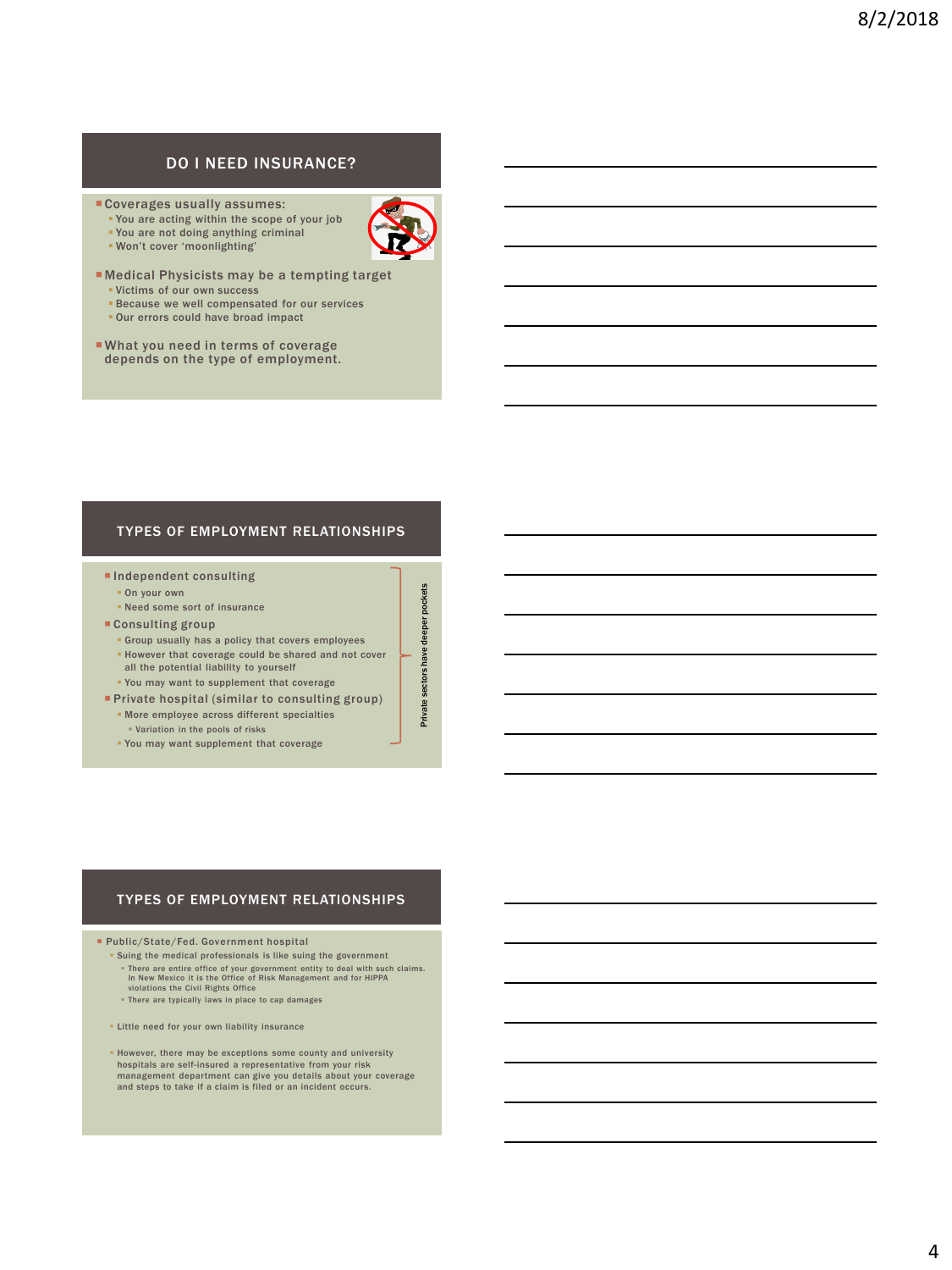#### EMPLOYER'S PROFESSIONAL LIABILITY INSURANCE COVERAGE LIMITED COVERAGE

- Coverage is often a shared limit
- Multiple employees are covered under the same aggregate (total annual) limit.
- If one employee is involved in a claim and uses the insurance, it could exhaust the limit of the policy or leave little leftover to cover any other claims that may arise for another employee.



 However, the coverage may not follow you if you leave your employer

during working hours.

Professional liability insurance, ensures that you maintain coverage

#### BENEFITS OF GETTING PERSONAL LIABILITY INSURANCE

- Sleep better at night: you aren't at risk of being underinsured.
- Flexibility to choose the limits of coverage you want – and the full limit applies to you and only you, up to the limits of the policy.
- **Plus, you'll have legal representation with your** interests in mind, not those of the employer.
- Additional people can be added to your policy for a small additional premium
	- **May be advantageous in cases where you are training outside** of work
	- **Or you have an assistant working alongside you.**

#### BENEFITS OF GETTING PERSONAL LIABILITY INSURANCE

- Coverage applies to you personally no matter when (i.e. off -the-clock) or where you are
- Covered:
	- **when providing inadvertent advice**<br>• if you change employment.
	-
	- Many policies will cover the work you do in the future, and the work you did in your previous employment.
- If maintain insurance continuously, you can ensure coverage for claims that may arise at any point in time, no matter when that incident may have occurred.
- Again ask yourself:
	- Do you have enough insurance to pay the expenses that you will be liable for?
- **Example 1** Are you relying on your employer's group professional liability Insurance to cover you? Purchasing an individual policy can be a save your assets
- **Cheap investment for peace-of-mind**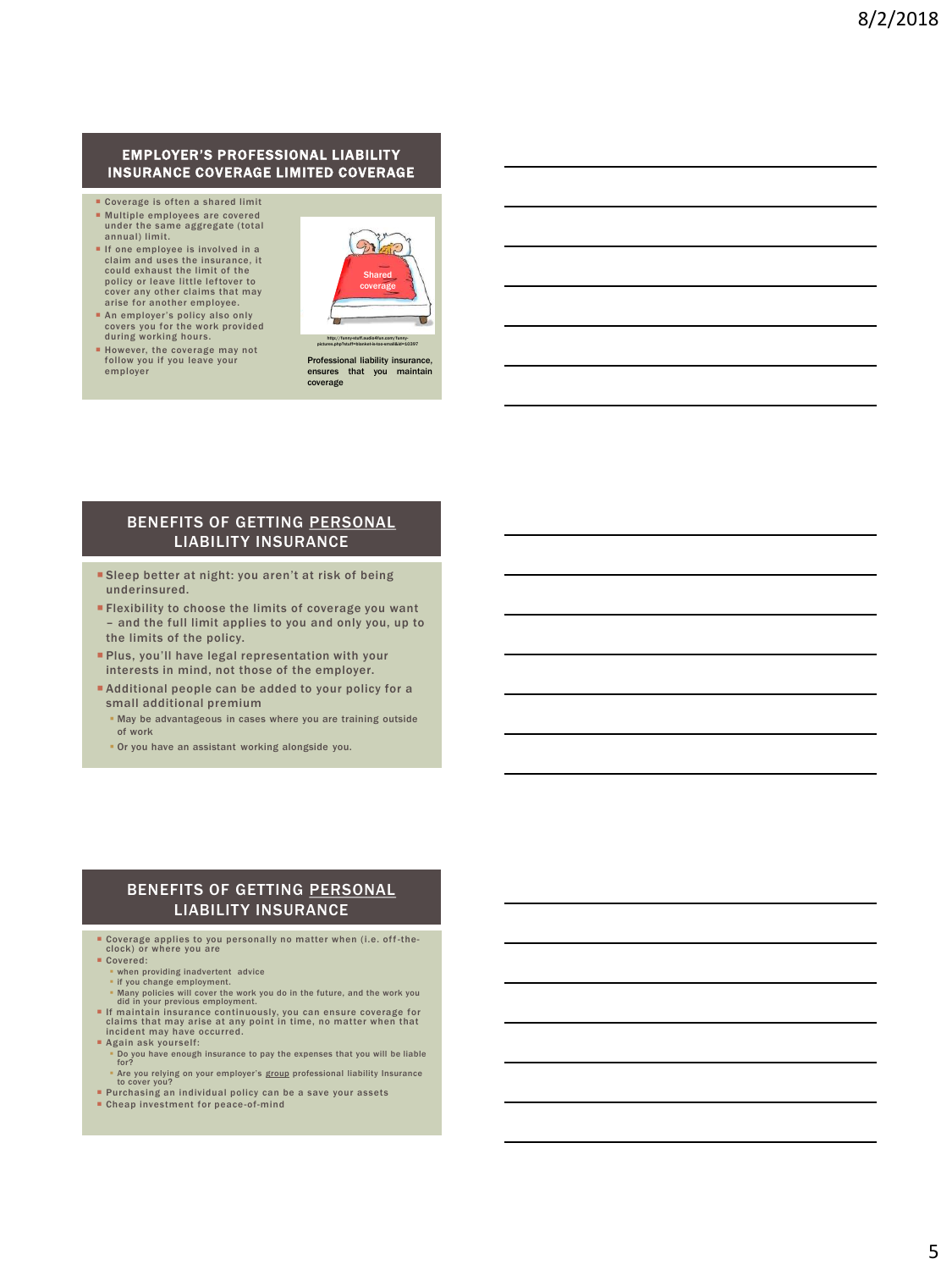## SOURCES OF INFORMATION

- Sometimes your HR departments will have dedicated lawyers who would be able to answer your questions **Be careful, they may want to know "why are you asking? (very**
- suspicious) Risk management department, again be wary they may be
- suspicious
- Contact medical physics colleagues
- AAPM has a whole subcommittee that is dedicated to these sort of questions
- Lawyer (\$\$)
- $\blacksquare$ Insurers (note obvious conflict of interest)

# EXAMPLE: UNIVERSITY OF NEW MEXICO

**Outline Introduction** 2. Strategies on how to answer these<br>questions for yourself<br>3. Example: University of New Mexico<br>4. Guidance on whether to report errors

.<br>sion

#### DOES MY UNM HAVE MY BACK?

- Asked my staff and administration, there was no clear answer.
- Overall sentiment is that "I am sure I will be fine"
- I have a good relationship with my boss<br>that should cover me!
- However when lawsuits come, lawyers do not care.
- **Opposing consul will be working for their client**
- Administration's ability to protect their staff is independent to how much you are liked by your boss
- As much as you may not like it, lawyers have ways to force you to throw your colleagues "under the bus"

However there are laws to protect internal quality insurance correspondence and apologies to the patients

₹

**8996.60**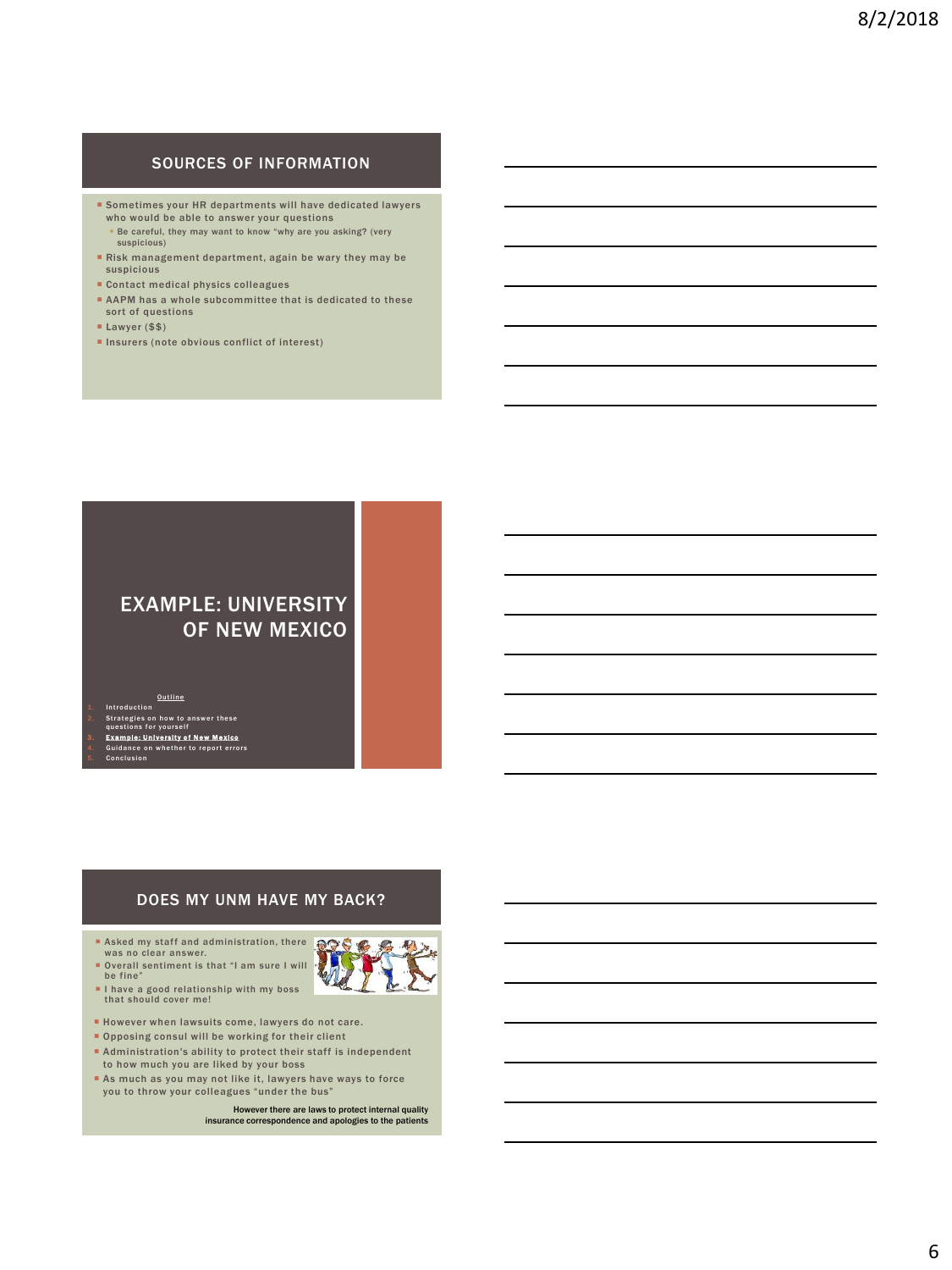

#### SUMMARIZATION

- **Therapy physicists are not UNM faculty**
- Employed under a physician billing group, called UNM-Medical Group
- Despite this cavate, technically state employees
- "The state is your insurance company:" Taxpayer funded insurance
- "If you sue us, you are suing the state:" ▪ Detailed in NM tort claim act
	- Covers all activities as long as you working within the scope of duties
- Most (all?) states have a backstop with a cap on damages

#### NM CLAIM PROCESS

- First step is the injured party, i.e. patient, files a notice of claim. 2 year window to file a "discovery statement"
- UNM will launch an investigation of the validity of the claim and prioritize (next slide)
- UNM will decide to either deny or resolve the claim
- If UNM denies the claim, there are 2 years file a lawsuit from the date of discovery
- **Event is filed in the state risk department for the state of** NM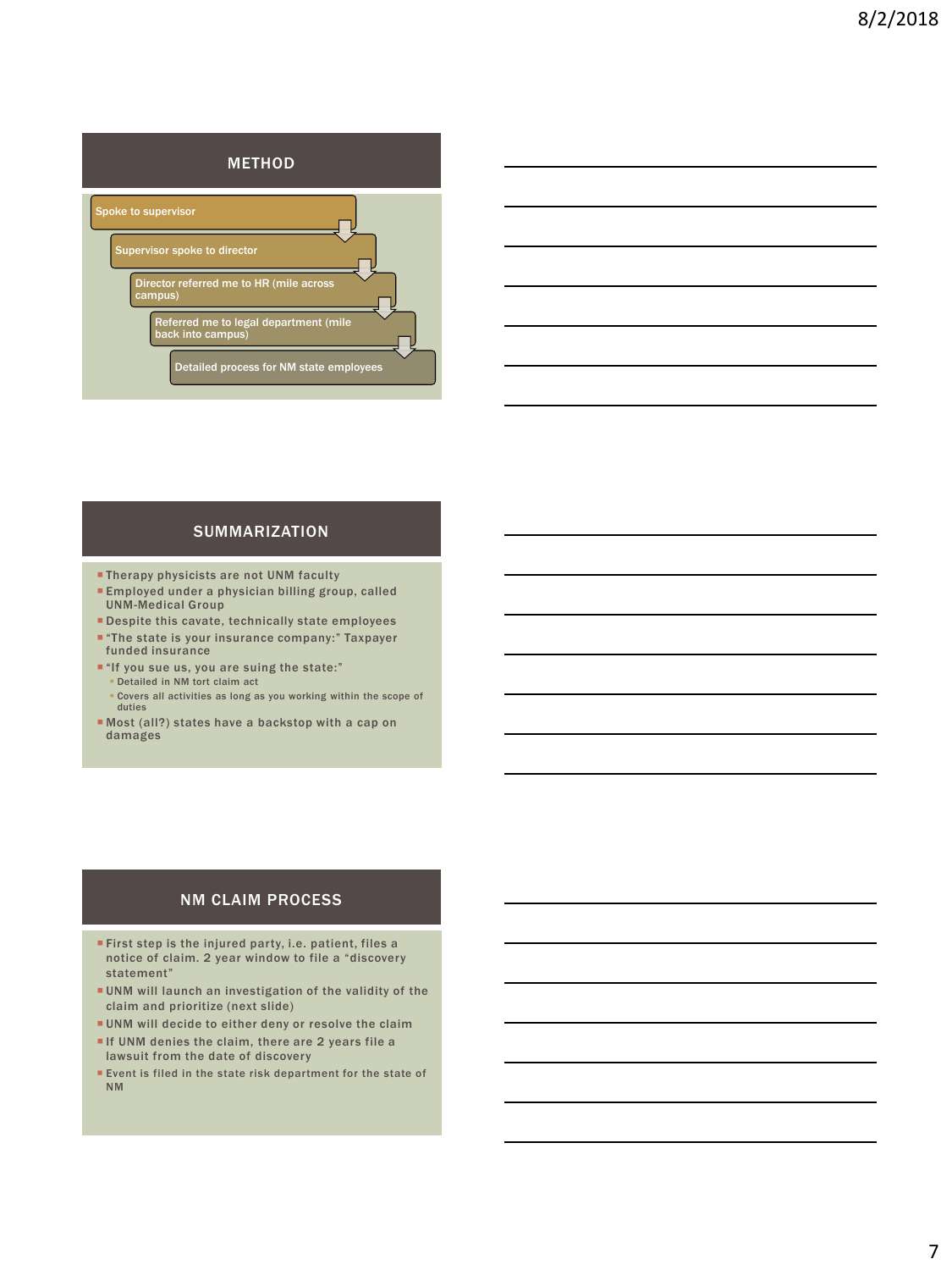#### PRIORITIZATION

- **Small claims are immediately settled with a standard** payment
- Simple example:
	- **Anesthesiologists sometime crack teeth while intubating a patient .** If the patient brings a claim, it is usually settled by the cost of
	- repairing a tooth
	- More traumatic, amputating the wrong leg
- What if the damages are larger, there are limits on the damages
- If the university disputes the claims the state's risk department gets involved and takes the case to trial, ▪ Throughout the entire process the employee pays nothing.

#### STATE OF NEW MEXICO DAMAGES

- Damages are limited by law:
	- \$200,000 for each legally described real property for damage…" ▪ \$300,000 for all past and future medical and medically related expenses
- \$400,000 to any person for any number of claims arising outout of a single occurrence for all damages other than real property damage and medical and medically related expenses
- Shall not exceed \$750,000
- An additional \$300,000 for loss of "consortium for family members who have claims. These are not medical damages. This covers things like lost time from work, household services, loss of time with the patient, etc… ▪ Total: \$1,050,000 allowable
- Such suits are sent NM General Services Department, Risk Management
- HIPPA is an exception: HIPPA goes to the Civil Rights Office

#### GUIDANCE ON WHETHER ON WHETHER REPORT ERRORS

- 
- 
- 
- <u>Outline<br>2. Strategies on how to answer these</u><br>2. Strategies on yourself<br>3. Example: University of New Mexico<br>4. Quidance on whether to report errors<br>5. Conclusion
-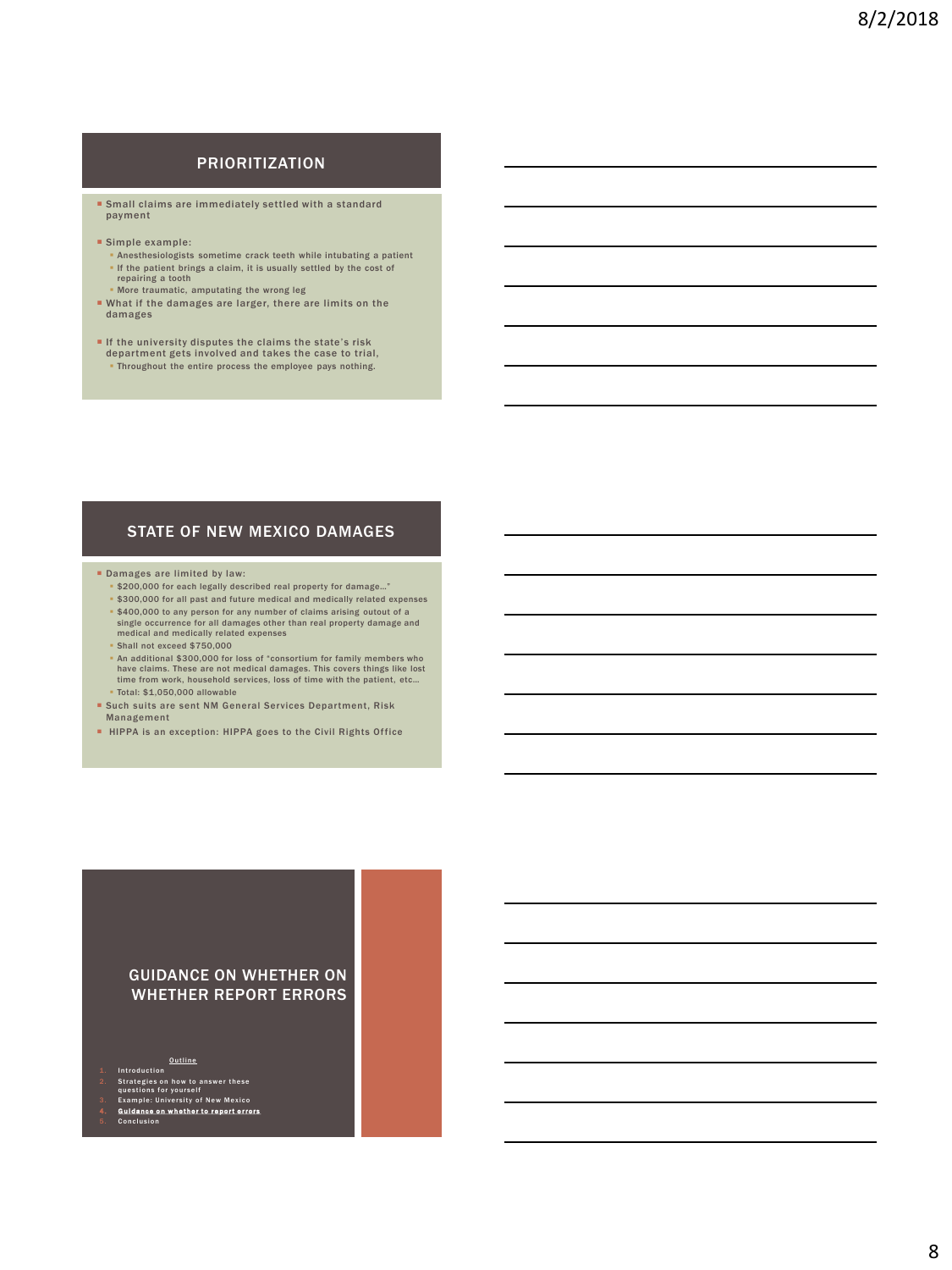SAYING YOU ARE SORRY TO A PATIENT

Saying you are sorry to a patient =

Apologies Statutes

# APOLOGIES STATUTES

- **Example 1** Laws that allow medical professionals to apologize to patients with the provision that the apology may not be used in lawsuits failed to limit medical malpractice liability risk
- C hang es rules of evidence and excludes from trials statem ents of apolog ies, condolence, or sym pathy m ade by healthcare w orkers to patients



# $M$  NCSL **LECTION** Ξ

National Conference of State Legislatures



# CAN I SAY I AM SORRY?

- **For sure, you can speak to your supervisor and** colleagues. That is considered within internal QA practices and there should be no reprisals for that (think whistle blower laws)
- Speaking to patients about errors could—depending on the state—be used as evidence.
- Speaking to others, i.e. loved ones, about errors without patient's permission— is a HIPPA violation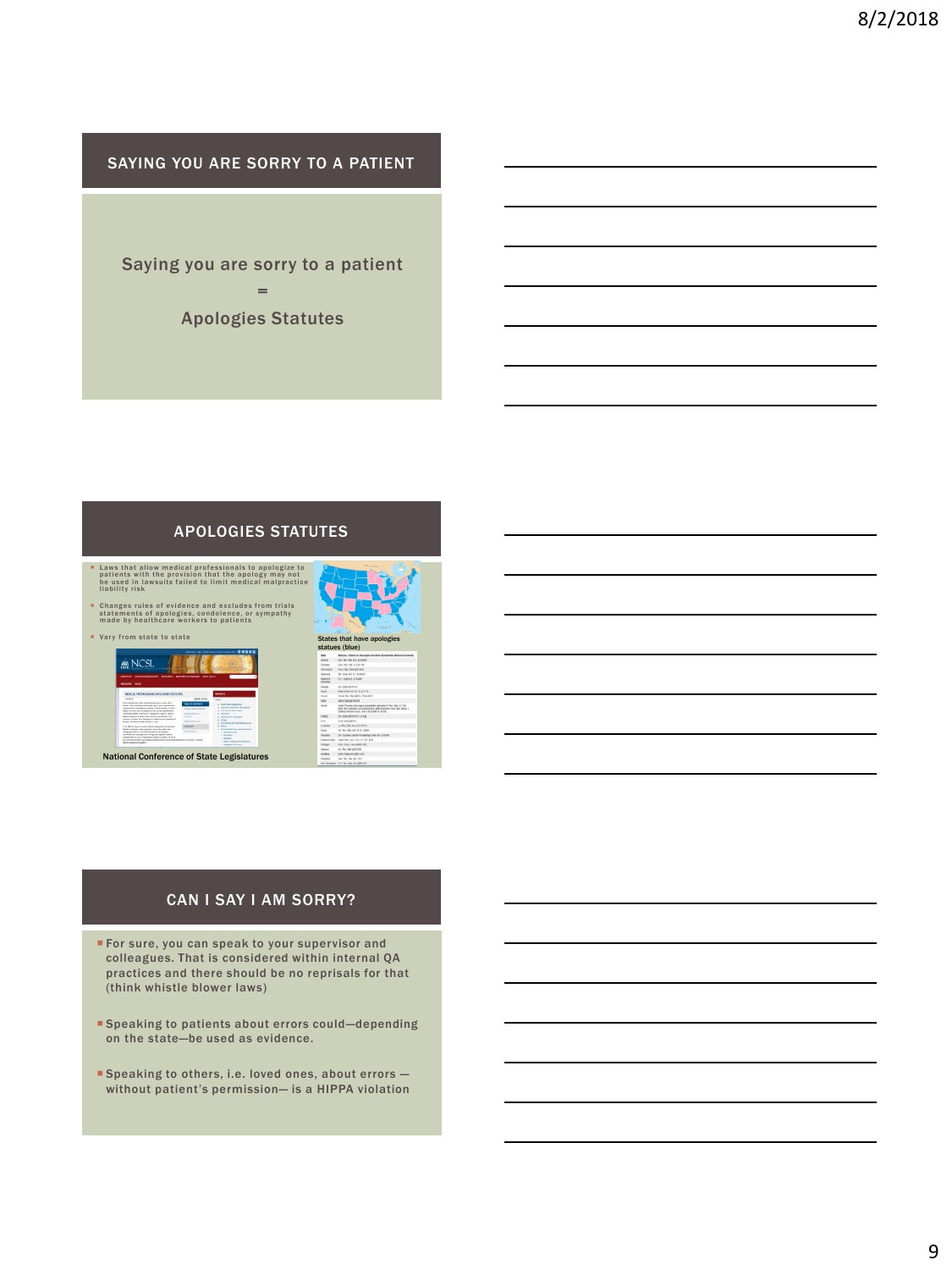#### HOW DO I KNOW WHEN TO SAY I AM SORRY?

- 
- 
- \* Apology laws are intuitively appealing but empirically unfounded"<br>\* Many times malpractice lawsuits are expressions of anger, previous studies<br>have shown"<br>^ As response law makers in 32 states plus DC have enacted apolog
- 
- \* \* An apology could be the first and only indication that something went wrong. It 'might transport a signal' ... By apologizing, the doctor tells the patient he<br>screwed up when the patient previously did not know that' and... the patient may<br>decide to file a lawsuit based off of that information<br>• The c
	-



# NEED TO BE CAREFUL

- **Need to be careful on how you** talk with patient,
	- **Difference between EMPATHY and** APOLOGY
- Always need to be empathetic!
- Apology is admitting fault… need to be careful **There is some dispute on**
- whether to apology **But, as I tell my kids it's the**
- right thing to do…
- So there is an art to balance and apology

| (P. T. D.). Re derrog/cars / Suite Padol 11                                                                                                                                                          |                                                                                                                                                                                                                                                                                                                                                                                                                                                                                                                                                                                                                                                                                                                                                                                                                                                                                                                                                                                                                                                                                                                                                                                                                                                                                                                                                                                                                                                                                                                                         |                                                                                                                                                                  |
|------------------------------------------------------------------------------------------------------------------------------------------------------------------------------------------------------|-----------------------------------------------------------------------------------------------------------------------------------------------------------------------------------------------------------------------------------------------------------------------------------------------------------------------------------------------------------------------------------------------------------------------------------------------------------------------------------------------------------------------------------------------------------------------------------------------------------------------------------------------------------------------------------------------------------------------------------------------------------------------------------------------------------------------------------------------------------------------------------------------------------------------------------------------------------------------------------------------------------------------------------------------------------------------------------------------------------------------------------------------------------------------------------------------------------------------------------------------------------------------------------------------------------------------------------------------------------------------------------------------------------------------------------------------------------------------------------------------------------------------------------------|------------------------------------------------------------------------------------------------------------------------------------------------------------------|
| RRY WORKS!<br>of Others's<br>Followa us<br>Dia A                                                                                                                                                     | are it won'ry the final from themuseum<br>Join Us Today!<br>(618) 559-8168                                                                                                                                                                                                                                                                                                                                                                                                                                                                                                                                                                                                                                                                                                                                                                                                                                                                                                                                                                                                                                                                                                                                                                                                                                                                                                                                                                                                                                                              | Tischoors<br><b>Documentary</b>                                                                                                                                  |
| Computes For Federick<br>Provenience, Products & Roberts Stew Loomers's<br><b>Elizabeth</b><br>March<br><b>Contact</b><br><b>Juneda &amp; NFOR</b><br><b>Tem Bax</b><br><b><i><u>Greyway</u></i></b> |                                                                                                                                                                                                                                                                                                                                                                                                                                                                                                                                                                                                                                                                                                                                                                                                                                                                                                                                                                                                                                                                                                                                                                                                                                                                                                                                                                                                                                                                                                                                         |                                                                                                                                                                  |
| <b>Our Nuonsers</b><br>PENDULUM<br><b>MAKAGEMENT</b><br>in a claim and a<br>innoort Sorry Works!<br>The Latest Novell<br>Tuesta - Ave<br><b>SILVERED</b>                                             | <b>TRANS ART PRODUCT TANK</b><br>Tells an other than "starkey hard" which crosted a prior industrials, assistances, or other assistance appeal to the structure<br>full between more a system that make leady your exception standards of books, who a big and as<br>before and stated additionally of lays. Lodge is and address to a concentration of a construction or<br>Research American Australia Transferred and participation and the trace of the Constitution of any article<br>A Re Units was detected a constitute of polymer in simply applies interesting cash. This disciple<br>formally a completed and other in form the price in color of the control of history. The control is a subject<br>als sign basic between subscriptions were becomed in counsel above proportion consideration<br>the term of works who showed to be a straight for data. We have a straight throw on the rate to contact<br>of lasty million control at-<br>for a structure to state to an investment - contact to an allowable after a firm interior or with<br>We can mint attempt a fee interest for discharge program completion can make be interested that the spotse two<br>Not substantial problem dealers was disclosed planned and or affective sense the tensor fundations.<br>Parks Pareller Dog Kan plant at 113.124.010 at thoughout youths an<br><b>Bride anti-Austria Links</b><br>The Contract of the Con-<br><b>Mariana</b><br><b>WA TATION IS</b><br><b>Sea Marie</b><br><b>Staff Facilities</b><br><b>Carl Falco</b> |                                                                                                                                                                  |
| $\sim$<br>house to European a boundary with<br><b>Reprinting</b>                                                                                                                                     | $-$<br><b>CARAGE !</b><br>-<br>$rac{1}{2}$<br><b>Bandalo AVI</b><br>---<br>-<br>--                                                                                                                                                                                                                                                                                                                                                                                                                                                                                                                                                                                                                                                                                                                                                                                                                                                                                                                                                                                                                                                                                                                                                                                                                                                                                                                                                                                                                                                      | ⋍<br><b>Side and</b><br><b>Sales</b><br><b>Golf Candre</b><br><b>SAGE</b><br><b>CONTRACTOR</b><br>$-1$<br>⋍<br>Sen of<br>-<br>minian<br>we have<br><b>Daniel</b> |

# EMPATHY VS. APOLOGY

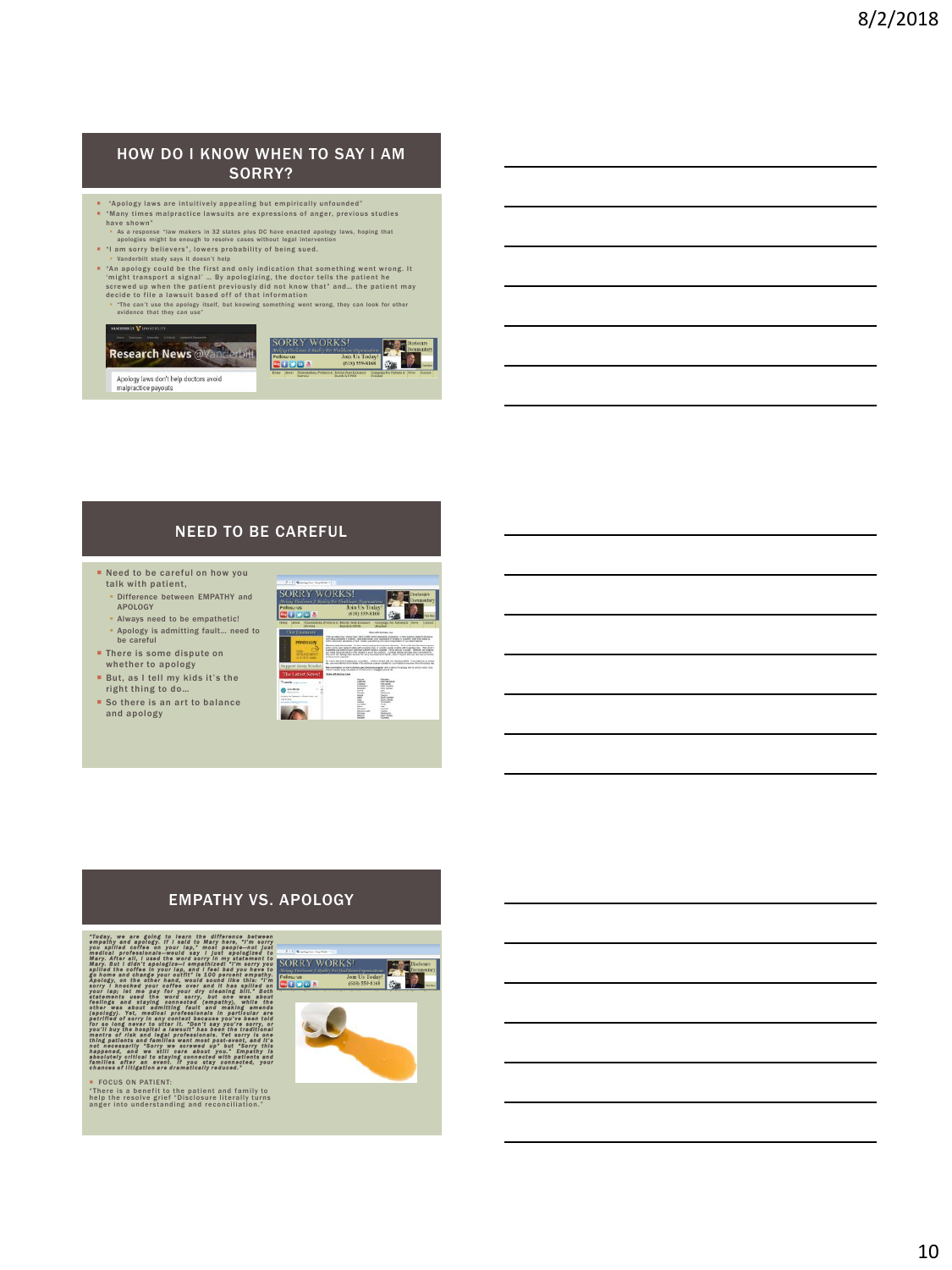# ROILS

- **B** ROILS was coordinated response by ASTRO and AAPM in response to some heavily publicized treatment errors
- **De of the greatest concerns that one may have is the risk of making your** experience public, could the disclosure come back to hurt you?
- \* Am I exposing myself to liability if I disclose through ROILS?
- **A** Accrediting bodies may be at risk
- How much do we talk to regulatory authorize.
- $\blacksquare$  ROILs, totally unanimous?



- **D**o you want to report an error to your superior?<br>• Exemption for quality assurance, cannot be forced to disclose information used here<br>• Usually, there is an agreement that limits the scope of internal QA
- **Detailly 1** Opinion: despite these questions (and it may be bad legal advice) it is the "right"<br>thing to do! Need to ensure that the accident isn't repeated for other patients



- 
- 
- <u>Outline<br>2.</u> Strategies on how to answer these<br>2. Strategies on yourself<br>3. Example: University of New Mexico<br>3. Example: University of New Mexico<br>4. Guidance on whether to report errors<br>5. Conclusion
- 

#### **CONCLUSION**

- It is in your best interest to figure out your liability exposure
- No matter how good your relationship is with colleagues, things will change when lawyers get involved
- Universities and State/Government have legislation backstop
- Other employment arraignments, you will need to look into your coverage
- Reporting a mistake is an ethical decision regardless of the legal ramifications